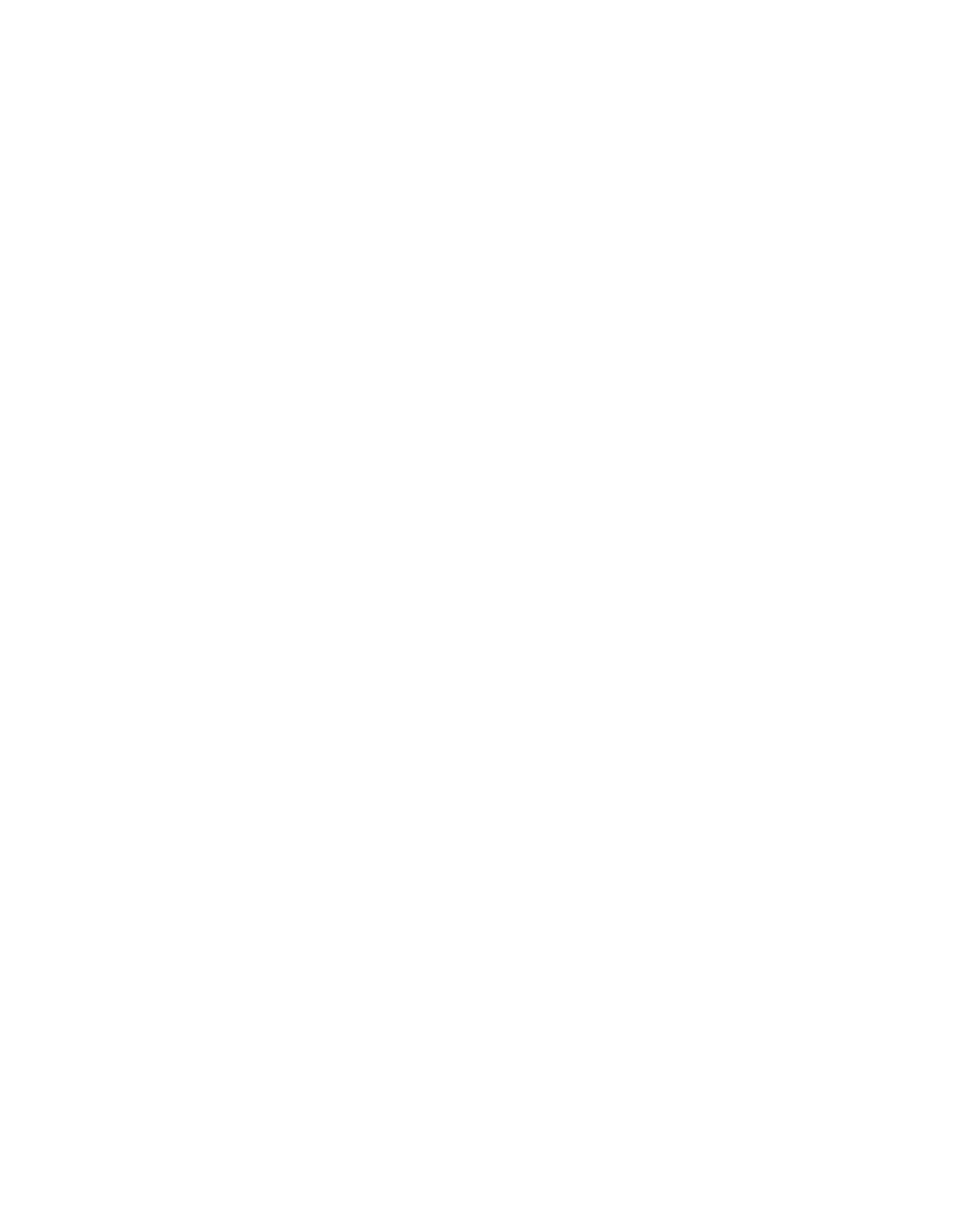**BILL 6** 

2008

**APPROPRIATION (INTERIM SUPPLY) ACT, 2008**

*(Assented to , 2008)* 

MOST GRACIOUS SOVEREIGN:

#### **Preamble**

WHEREAS it appears by a Message from His Honour Norman L. Kwong, Lieutenant Governor of the Province of Alberta, and the Estimates accompanying the Messages, that the sums hereinafter mentioned are required to defray certain charges and expenses of the Legislative Assembly and the Public Service of Alberta not otherwise provided for during the fiscal year ending March 31, 2009 and for other purposes relating thereto:

MAY IT THEREFORE PLEASE YOUR MAJESTY that it be enacted and be it enacted by the Queen's Most Excellent Majesty, by and with the advice and consent of the Legislative Assembly of Alberta, as follows:

#### **Expense and equipment/inventory purchases**

**1(1)** From the General Revenue Fund, there may be paid and applied a sum of \$41 200 000 towards defraying the several charges and expenses of the Legislative Assembly classed as expense and equipment/inventory purchases for the fiscal year ending March 31, 2009, as shown in Schedule A and which includes the amount provided by the interim supply special warrant referred to in Schedule B.

**(2)** From the General Revenue Fund, there may be paid and applied a sum of \$9 503 200 000 towards defraying the several charges and expenses of the Public Service classed as expense or

*Bill 6*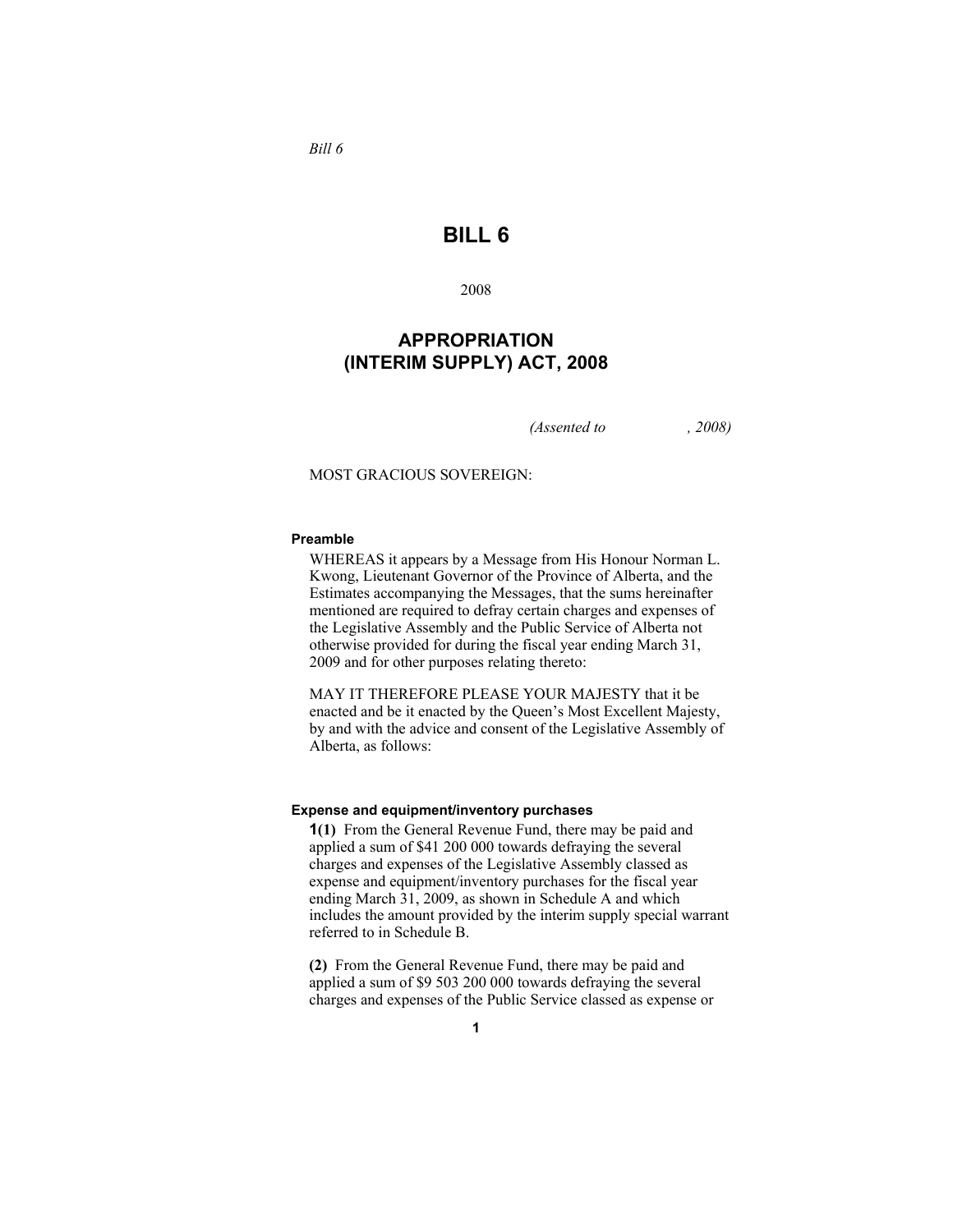expense and equipment/inventory purchases for the fiscal year ending March 31, 2009, as shown in Schedule A and which includes the amount provided by the interim supply special warrant referred to in Schedule B.

#### **Capital investment**

**2** From the General Revenue Fund, there may be paid and applied a sum of \$514 000 000 towards defraying the several charges and expenses of the Public Service classed as capital investment for the fiscal year ending March 31, 2009, as shown in Schedule A and which includes the amount provided by the interim supply special warrant referred to in Schedule B.

#### **Non-budgetary disbursements**

**3** From the General Revenue Fund, there may be paid and applied a sum of \$41 900 000 towards defraying the several charges and expenses of the Public Service classed as non-budgetary disbursements for the fiscal year ending March 31, 2009, as shown in Schedule A and which includes the amount provided by the interim supply special warrant as shown in Schedule B.

#### **Lottery Fund payments**

**4** From the Lottery Fund, there may be paid and applied a sum of \$401 100 000 towards defraying the several charges and expenses of the Public Service classed as Lottery Fund payments for the fiscal year ending March 31, 2009, as shown in Schedule A.

#### **Accountability**

**5** The due application of all money expended under this Act shall be accounted for.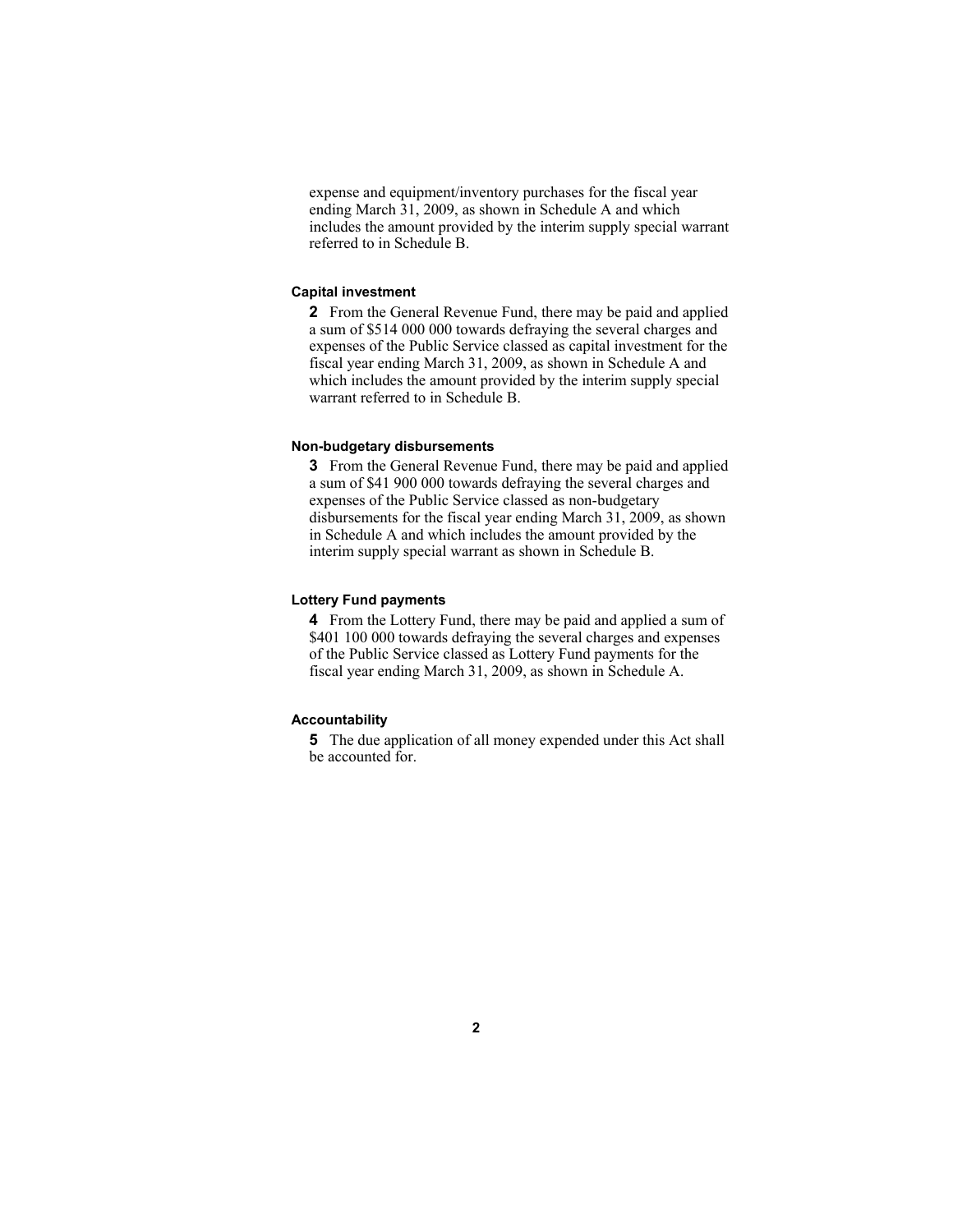# **Schedule A**

Votes

# **LEGISLATIVE ASSEMBLY**

| SUPPORT TO THE LEGISLATIVE<br>ASSEMBLY<br>Expense and<br>Equipment/Inventory Purchases                        | \$ | 29 900 000 |
|---------------------------------------------------------------------------------------------------------------|----|------------|
| OFFICE OF THE AUDITOR GENERAL<br>Expense and<br><b>Equipment/Inventory Purchases</b>                          | \$ | 6 400 000  |
| OFFICE OF THE OMBUDSMAN<br>Expense and<br>Equipment/Inventory Purchases                                       | \$ | 1 000 000  |
| <b>OFFICE OF THE CHIEF</b><br><b>ELECTORAL OFFICER</b><br>Expense and<br><b>Equipment/Inventory Purchases</b> | \$ | 2 100 000  |
| <b>OFFICE OF THE ETHICS</b><br><b>COMMISSIONER</b><br>Expense and                                             |    |            |
| <b>Equipment/Inventory Purchases</b><br>OFFICE OF THE INFORMATION AND                                         | \$ | 300 000    |
| PRIVACY COMMISSIONER<br>Expense and                                                                           |    |            |
| Equipment/Inventory Purchases                                                                                 | S  | 1 500 000  |
| Amount of Expense and Equipment/Inventory                                                                     |    |            |
| Purchases to be voted under section $1(1)$                                                                    | \$ | 41 200 000 |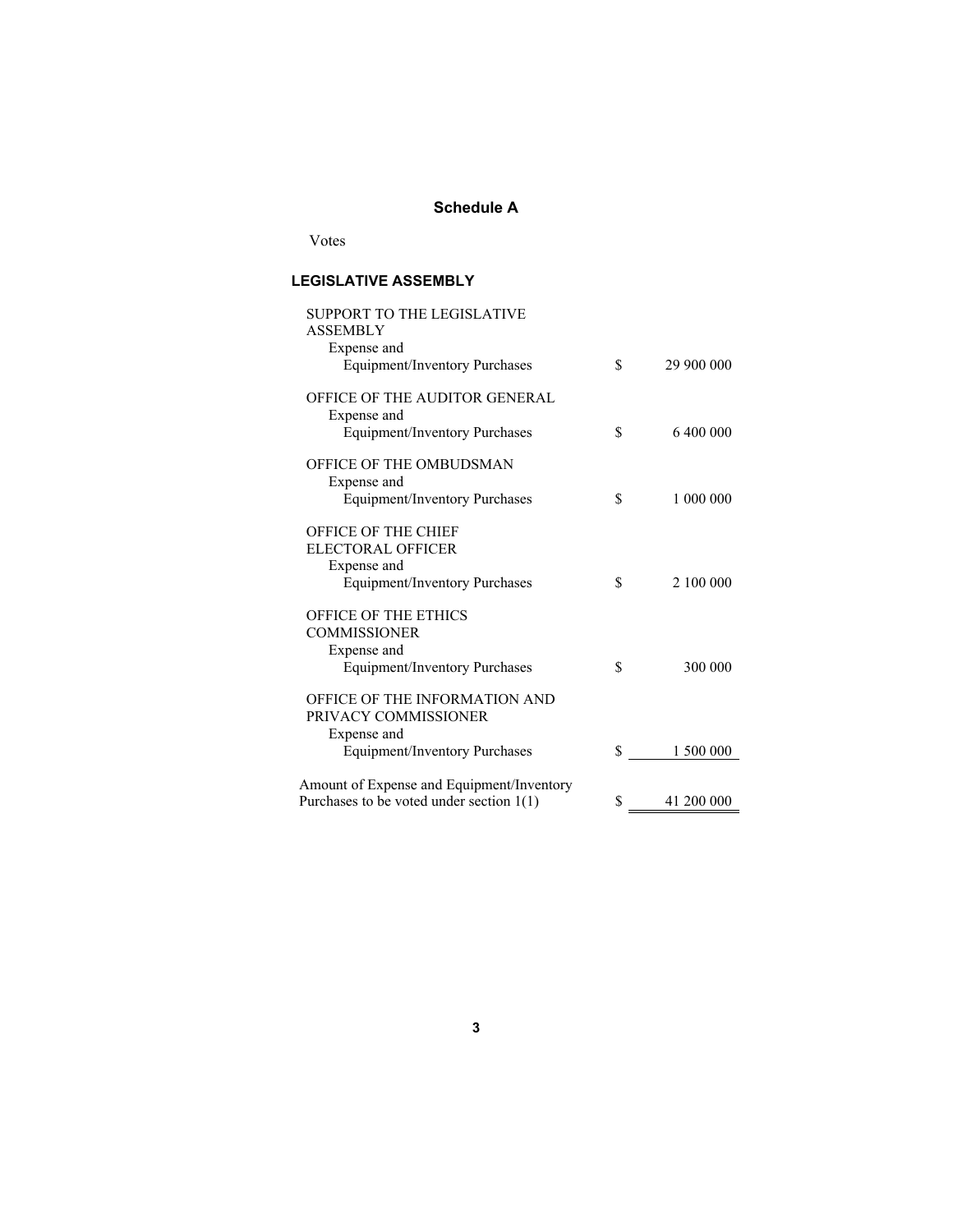# **GOVERNMENT**

| <b>ABORIGINAL RELATIONS</b><br>Expense and<br><b>Equipment/Inventory Purchases</b> | \$<br>30 400 000    |
|------------------------------------------------------------------------------------|---------------------|
| ADVANCED EDUCATION AND<br><b>TECHNOLOGY</b>                                        |                     |
| Expense and<br><b>Equipment/Inventory Purchases</b>                                | \$<br>786 400 000   |
| Non-Budgetary Disbursements                                                        | 26 800 000          |
| AGRICULTURE AND RURAL<br><b>DEVELOPMENT</b><br>Expense and                         |                     |
| <b>Equipment/Inventory Purchases</b>                                               | \$<br>169 700 000   |
| CHILDREN AND YOUTH SERVICES                                                        |                     |
| Expense and<br><b>Equipment/Inventory Purchases</b>                                | \$<br>275 700 000   |
| <b>CULTURE AND COMMUNITY</b><br><b>SPIRIT</b><br>Expense and                       |                     |
| <b>Equipment/Inventory Purchases</b>                                               | \$<br>137 100 000   |
| Non-Budgetary Disbursements                                                        | 1 700 000           |
| <b>EDUCATION</b>                                                                   |                     |
| Expense and<br><b>Equipment/Inventory Purchases</b>                                | \$<br>1 176 300 000 |
| EMPLOYMENT AND IMMIGRATION                                                         |                     |
| Expense and<br><b>Equipment/Inventory Purchases</b>                                | \$<br>191 900 000   |
| <b>ENERGY</b><br>Expense and<br><b>Equipment/Inventory Purchases</b>               | \$<br>110 100 000   |
| <b>ENVIRONMENT</b>                                                                 |                     |
| Expense and<br><b>Equipment/Inventory Purchases</b>                                | \$<br>52 200 000    |
| Non-Budgetary Disbursements                                                        | 1 100 000           |
|                                                                                    |                     |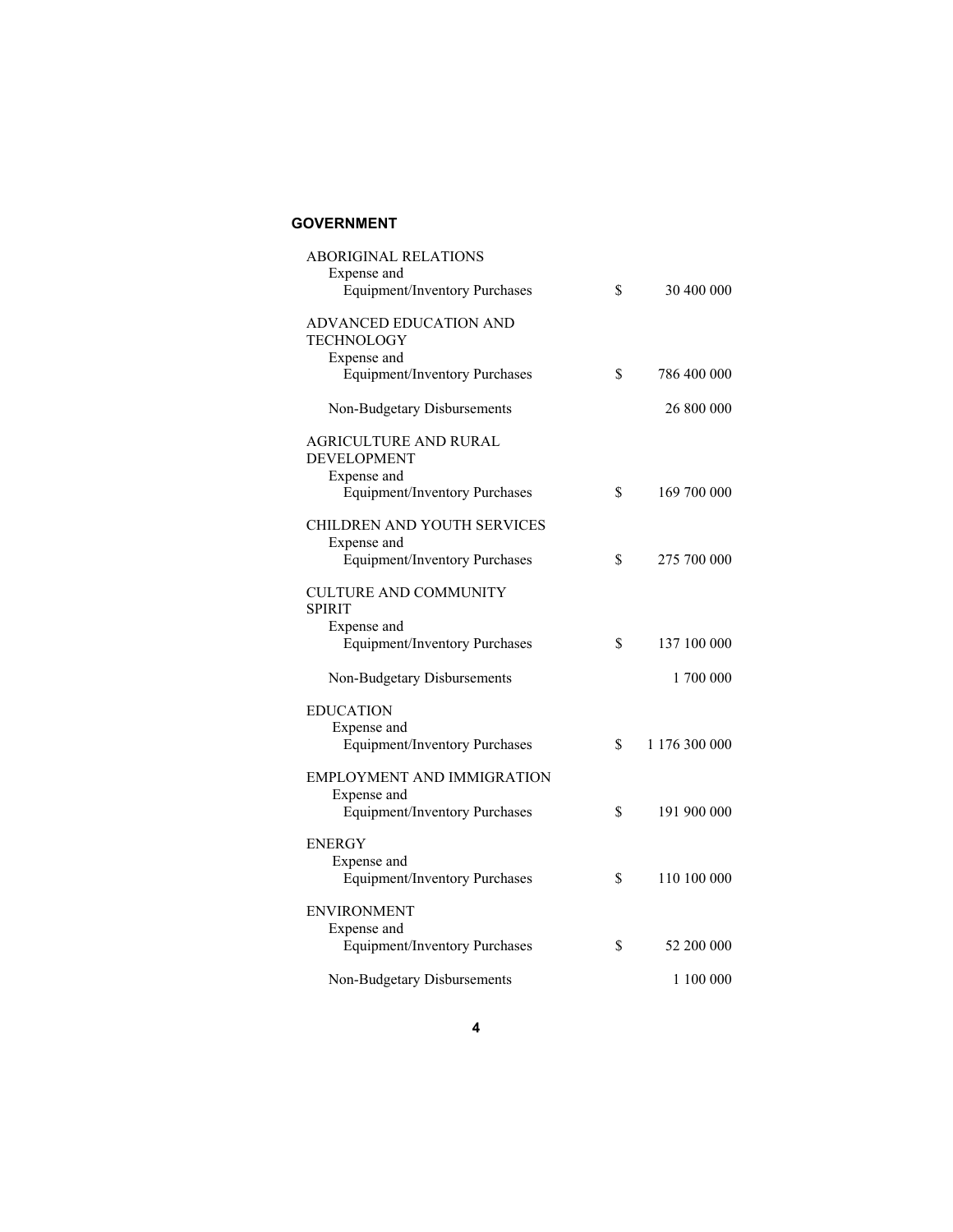| <b>EXECUTIVE COUNCIL</b><br>Expense                                      | \$<br>5 100 000     |
|--------------------------------------------------------------------------|---------------------|
| <b>FINANCE AND ENTERPRISE</b><br>Expense and                             |                     |
| Equipment/Inventory Purchases                                            | \$<br>86 800 000    |
| Non-Budgetary Disbursements                                              | 11 000 000          |
| <b>HEALTH AND WELLNESS</b><br>Expense and                                |                     |
| <b>Equipment/Inventory Purchases</b>                                     | \$<br>4 065 000 000 |
| Capital Investment                                                       | 2 300 000           |
| <b>HOUSING AND URBAN AFFAIRS</b><br>Expense                              | \$<br>139 100 000   |
| <b>INFRASTRUCTURE</b>                                                    |                     |
| Expense and<br>Equipment/Inventory Purchases                             | \$<br>204 900 000   |
| Capital Investment                                                       | 103 000 000         |
| <b>INTERNATIONAL AND</b><br><b>INTERGOVERNMENTAL</b><br><b>RELATIONS</b> |                     |
| Expense and<br><b>Equipment/Inventory Purchases</b>                      | \$<br>5 800 000     |
| <b>JUSTICE</b><br>Expense and                                            |                     |
| <b>Equipment/Inventory Purchases</b>                                     | \$<br>114 500 000   |
| MUNICIPAL AFFAIRS<br>Expense and                                         |                     |
| <b>Equipment/Inventory Purchases</b>                                     | \$<br>482 300 000   |
| SENIORS AND COMMUNITY SUPPORTS<br>Expense and                            |                     |
| <b>Equipment/Inventory Purchases</b>                                     | \$<br>600 000 000   |
| SERVICE ALBERTA<br>Expense and                                           |                     |
| <b>Equipment/Inventory Purchases</b>                                     | \$<br>79 800 000    |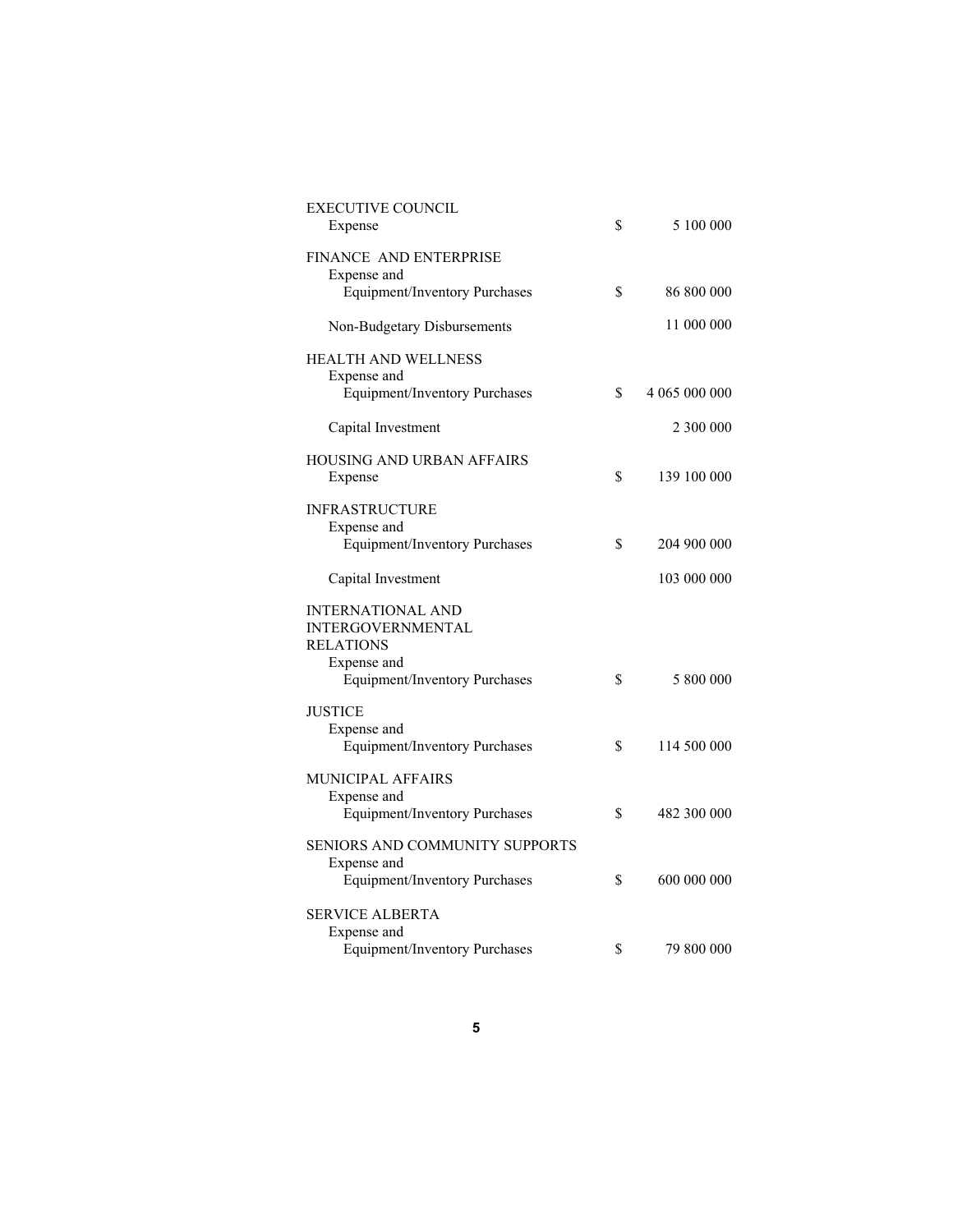| SOLICITOR GENERAL AND<br><b>PUBLIC SECURITY</b>     |    |             |  |
|-----------------------------------------------------|----|-------------|--|
| Expense and                                         |    |             |  |
| Equipment/Inventory Purchases                       | \$ | 113 000 000 |  |
| Capital Investment                                  |    | 5 000 000   |  |
| Lottery Fund Payments                               |    | 401 100 000 |  |
| <b>SUSTAINABLE RESOURCE</b><br><b>DEVELOPMENT</b>   |    |             |  |
| Expense and<br>Equipment/Inventory Purchases        | \$ | 148 700 000 |  |
| Capital Investment                                  |    | 16 800 000  |  |
| TOURISM, PARKS AND<br><b>RECREATION</b>             |    |             |  |
| Expense and<br><b>Equipment/Inventory Purchases</b> | \$ | 57 600 000  |  |
| Capital Investment                                  |    | 4 800 000   |  |
| Non-Budgetary Disbursements                         |    | 200 000     |  |
| <b>TRANSPORTATION</b><br>Expense and                |    |             |  |
| <b>Equipment/Inventory Purchases</b>                | \$ | 452 700 000 |  |
| Capital Investment                                  |    | 382 100 000 |  |
| Non-Budgetary Disbursements                         |    | 1 100 000   |  |
| <b>TREASURY BOARD</b><br>Expense and                |    |             |  |
| <b>Equipment/Inventory Purchases</b>                | S  | 18 100 000  |  |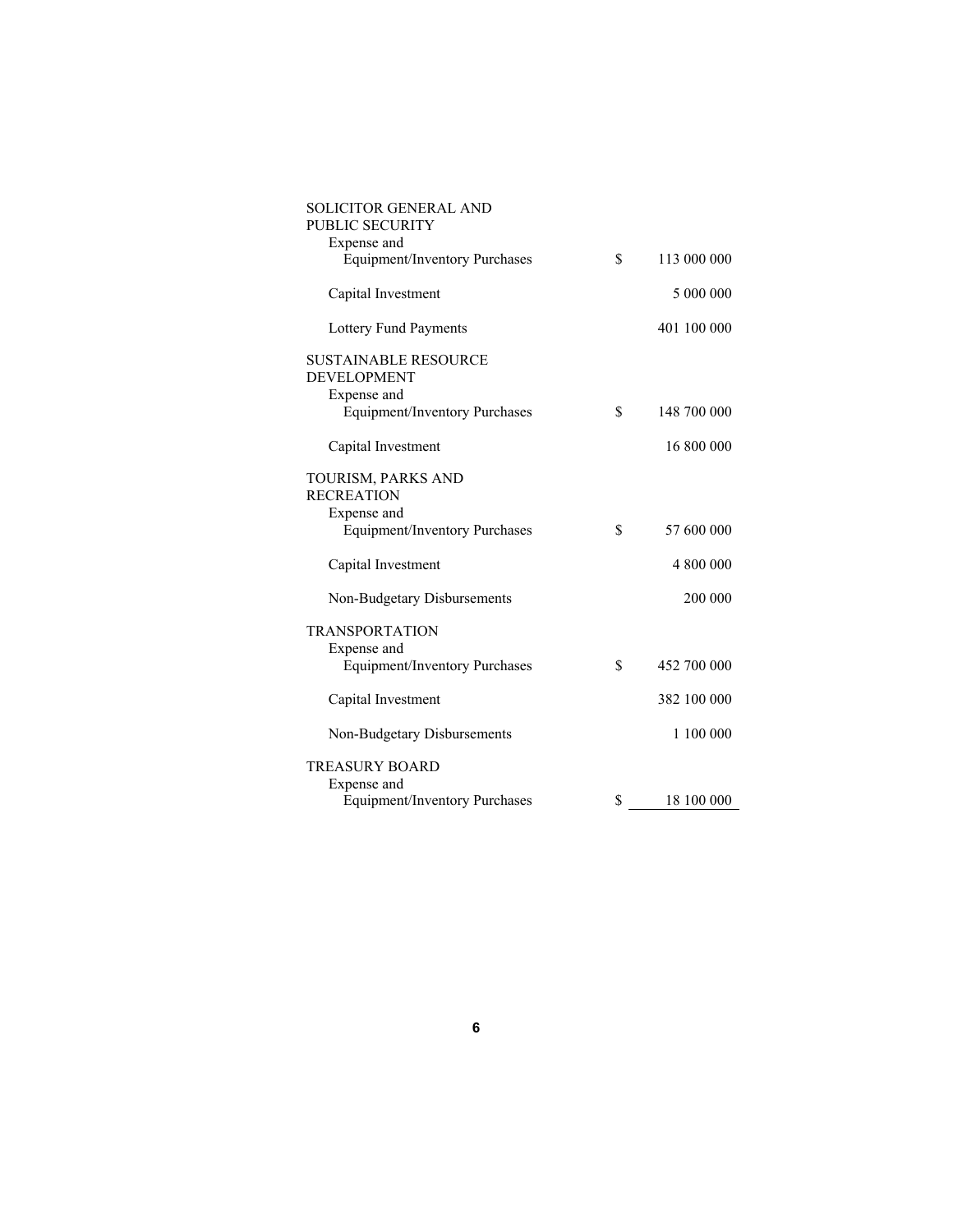| Amount of Expense or Expense and                                     |   |               |
|----------------------------------------------------------------------|---|---------------|
| Equipment/Inventory Purchases to                                     |   |               |
| be voted under section $1(2)$                                        |   | 9 503 200 000 |
| Amount of Capital Investment<br>to be voted under section 2          |   | 514 000 000   |
| Amount of Non-Budgetary Disbursements<br>to be voted under section 3 |   | 41 900 000    |
| Amount of Lottery Fund Payments<br>to be voted under section 4       | S | 401 100 000   |

# **Schedule B**

# **INTERIM SUPPLY SPECIAL WARRANTS**

| Special Warrant 3/2008 for Legislative<br>Assembly votes authorized by Order in<br>Council $98/2008$ |    |               |
|------------------------------------------------------------------------------------------------------|----|---------------|
| Amount of Expense and<br><b>Equipment/Inventory Purchases</b>                                        | S  | 39 030 000    |
| Special Warrant 2/2008 for Government<br>votes authorized by Order in<br>Council $93/2008$           |    |               |
| Amount of Expense and                                                                                |    |               |
| Equipment/Inventory Purchases                                                                        | \$ | 8 958 100 000 |
| Amount of Capital Investment                                                                         | \$ | 489 600 000   |
| Amount of Non-budgetary                                                                              |    |               |
| <b>Disbursements</b>                                                                                 |    | 39 900 000    |